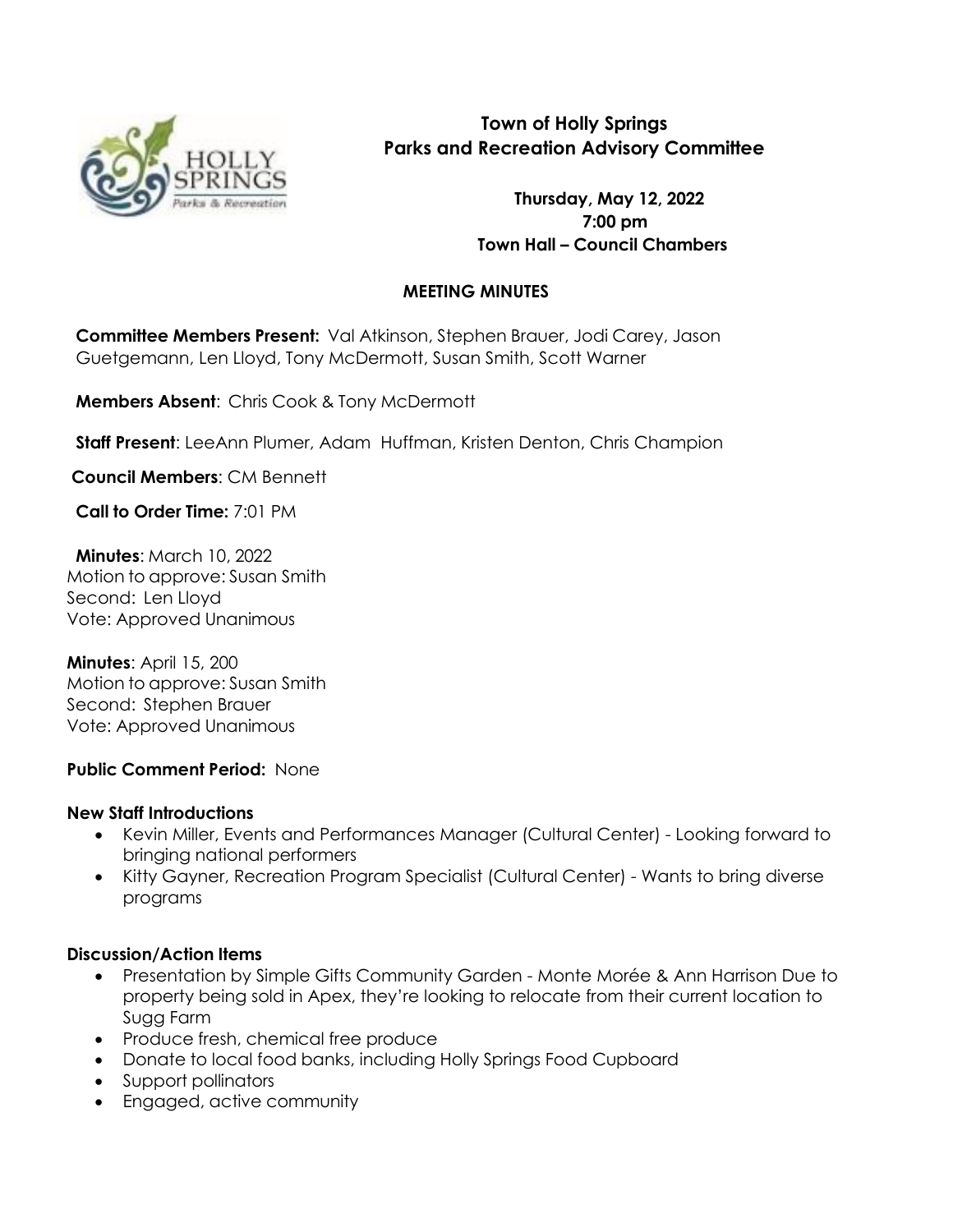- Sustainable, local food production
- Community Garden all welcome, youth classes, service hours, scouts
- sustainability
- Looking for a partnership; Requesting a long-term commitment of 10 years; deer prevention fencing; parking area; water; initial land clearing
- Ideally need 1-2 acre; Half an acre fenced in, plus compost bins, leaves for mulching, wood chip paths
- This would complement what's already being planned in the community Planning a HS community garden; Capital investment slightly more than already planned; Involvement by local families

**Recommendation for Partnership with Simple Gifts Community Garden** Motion for the Department to move forward with proposal: Jodi Carey Second: Val Atkinson Vote: Approved Unanimous

### **Chris Champion, Athletic Programs Manager**

- Discussion on future State-Wide Athletics Committee (SWAC) participation & alternatives Record #'s of registrations
- Lack of host sites
- Travel
- Lack of oversight
- Dwindling due to rise in club/travel teams Alternatives "All-Star Day"
- PRAC Recommends to move away from SWAC do further research to do tournaments with other local towns & support the all star day

Football program update - Flag, Tackle or Both being considered Not feasible due to:

- Staffing (FT & PT)- Do not have the staffing to support both
- Safety
- Travel
- Funding

**Motion for Committee to support flag football**

Moved by Susan Smith Second: Len Lloyd Vote: Approved Unanimous

**Hot Topics** PRAC Round Robin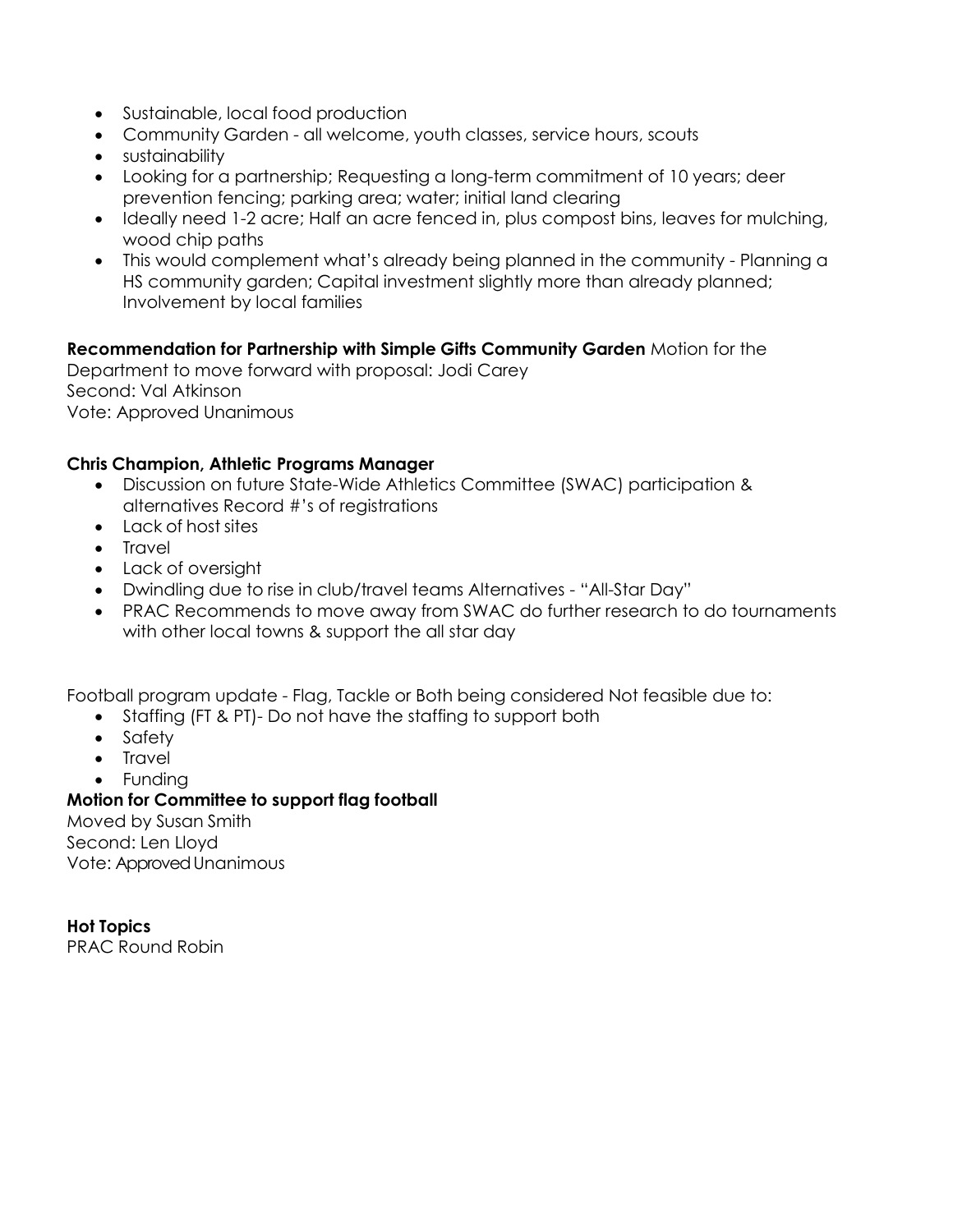- Susan thanked Adam for driving the bus for our tour; It was helpful to understand the connectivity of the Greenway system
- Jason Ting park lots of activities

## **Reports**

Council Update – CM Bennett

- At a recent visit to Womble Park, observed Gaga Pit, Horseshoe Pit
- Wants to be sure work is continuing at each park
- Don't have future funding figure out yet
- Resident wants Transportation & Healthy Active Community

### **Tree Advisory Committee** – Tony (absent)

#### **Director's Update** – LeeAnn

- Construction is underway on Utley Creek 1 greenway
- Due to weather conditions the International Food Festival is rescheduled for 6/3 5-9 PM
- Reclassification of some positions is occurring
- Projects include Cass Holt Park, playgrounds, resurfacing, sunshades, greenways, Hunt Center lobby
- Mim's Park Trails & Sianage
- Boardwalk & bridge
- Sugg Farm Park amenities

#### **Lori Puzak, Administrative Manager**

Reported on 3 months of activity - serving the same number of people. Numbers vary depending on the month and when registrations occur. The number of weeks in a month is also a factor.

#### **Operations Update** – Adam

- Community Theater Nunsense; Clean Comedy Series J.J. Barrows
- Sugg/Bass Lake Turtle event
- Summer camps starting the week of June 13th
- Ting Soccer College All-Stars
- Dick Sears Field
- MLB Home Run DerbyX (geared towards teens) 23rd of May
- Concourse at Ting stopped due to the cracks being deeper; concrete needs to be repoured
- Bass Lake is in need of counselors (over 18), or teachers who are available for the 10 weeks of camp

Town Council to recommend/confirm PRAC appointments @ May 18th meeting